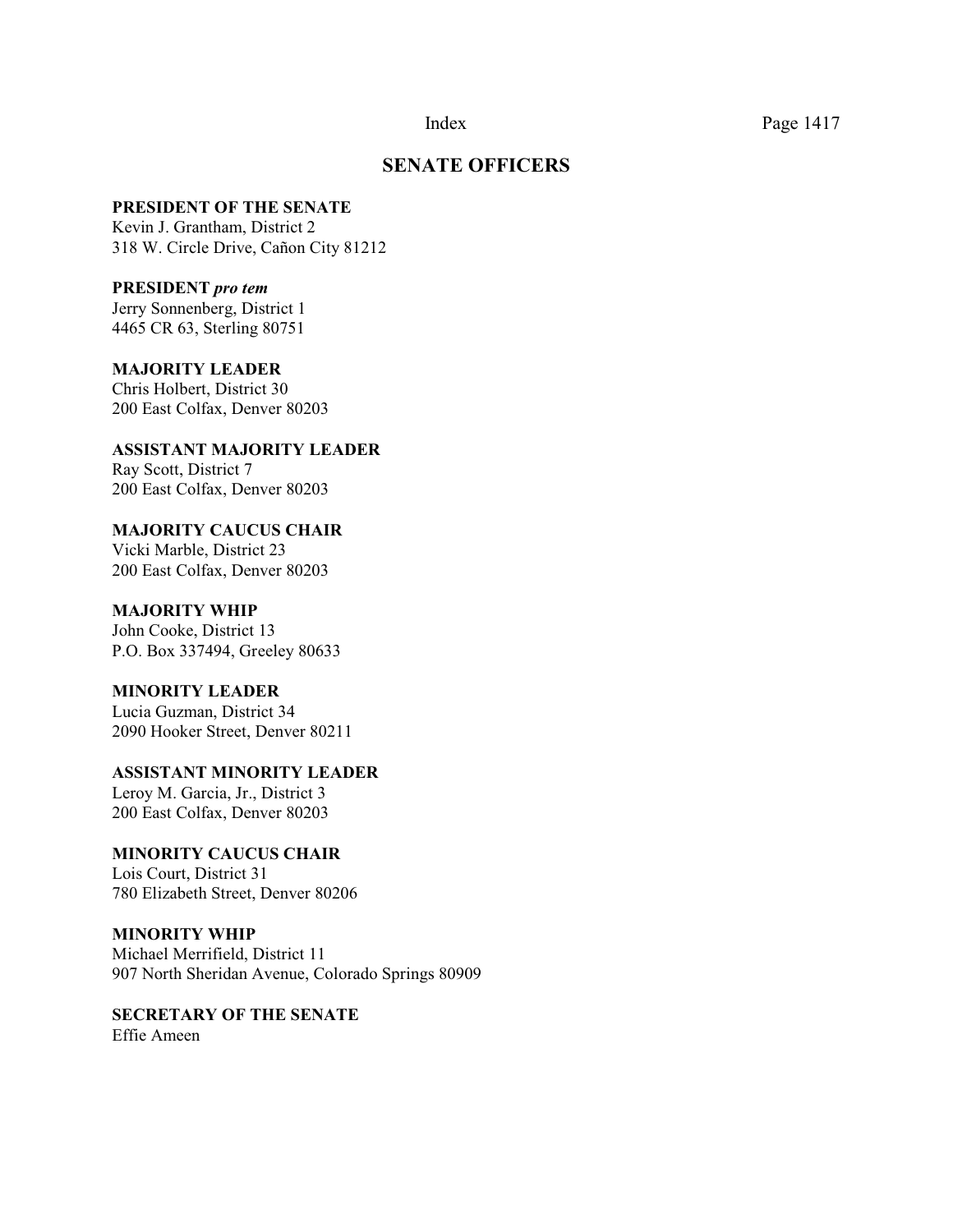# **MEMBERS OF THE SENATE**

| <b>SENATOR</b>                  | <b>DIST</b>    | <b>COUNTIES</b>                                                                                                                                               | <b>PTY</b>  | <b>OCCUPATION</b>                      | <b>ADDRESS</b>            |
|---------------------------------|----------------|---------------------------------------------------------------------------------------------------------------------------------------------------------------|-------------|----------------------------------------|---------------------------|
| <b>AGUILAR</b> , Irene          | 32             | Denver                                                                                                                                                        | $\mathbf D$ | Physician                              | Denver 80236              |
| <b>BAUMGARDNER,</b><br>Randy L. | 8              | Garfield; Grand; Jackson;<br>Moffat; Rio Blanco;<br>Routt; Summit                                                                                             | $\mathbf R$ | Rancher/Citizen<br>Legislator          | Hot Sulphur Springs 80451 |
| COOKE, John                     | 13             | Weld                                                                                                                                                          | $\mathbf R$ | Retired Sheriff                        | Greeley 80633             |
| CORAM, Don                      | 6              | Archuleta; Dolores; La<br>Plata; Montezuma;<br>Montrose; Ouray; San<br>Juan; San Miguel                                                                       | $\mathbf R$ | Rancher/Mining                         | Montrose 81401            |
| <b>COURT, Lois</b>              | 31             | Arapahoe; Denver                                                                                                                                              | $\mathbf D$ | Senator                                | <b>Denver 80206</b>       |
| <b>CROWDER, Larry W.</b>        | 35             | Alamosa; Baca; Bent;<br>Conejos; Costilla;<br>Crowley; Custer;<br>Huerfano; Kiowa; Las<br>Animas; Mineral; Otero;<br>Prowers; Pueblo; Rio<br>Grande; Saguache | $\mathbf R$ | Rancher/Farmer                         | Denver 80203              |
| <b>DONOVAN, Kerry</b>           | 5              | Chaffee; Delta; Eagle;<br>Gunnison; Hinsdale;<br>Lake; Pitkin                                                                                                 | D           | Rancher                                | Wolcott 81655             |
| FENBERG, Stephen                | 18             | Boulder                                                                                                                                                       | D           |                                        | Boulder 80302             |
| FIELDS, Rhonda                  | 29             | Arapahoe                                                                                                                                                      | D           | Legislator                             | Denver 80203              |
| GARCIA, Leroy M.                | 3              | Pueblo                                                                                                                                                        | D           | <b>Faculty Member</b>                  | Denver 80203              |
| <b>GARDNER, Bob</b>             | 12             | El Paso                                                                                                                                                       | $\mathbf R$ |                                        | Colorado Springs 80901    |
| <b>GRANTHAM</b> , Kevin<br>J.   | $\overline{c}$ | Clear Creek; El Paso;<br>Fremont; Park; Teller                                                                                                                | $\mathbf R$ | Real Estate<br>Appraiser               | Cañon City 81212          |
| <b>GUZMAN, Lucia</b>            | 34             | Denver                                                                                                                                                        | D           | Senator                                | Denver 80211              |
| HILL, Owen                      | 10             | El Paso                                                                                                                                                       | $\mathbf R$ | Project<br>Management                  | Colorado Springs 80907    |
| HOLBERT, Chris                  | 30             | Douglas                                                                                                                                                       | $\mathbf R$ | Consultant                             | Denver 80203              |
| JAHN, Cheri                     | 20             | Jefferson                                                                                                                                                     | ${\bf D}$   | Senator/Small<br><b>Business Owner</b> | Denver 80203              |
| <b>JONES, Matt</b>              | 17             | Boulder                                                                                                                                                       | ${\bf D}$   | Legislator                             | Denver 80203              |
| KAGAN, Daniel                   | 26             | Arapahoe                                                                                                                                                      | ${\bf D}$   | Legislator                             | Denver 80203              |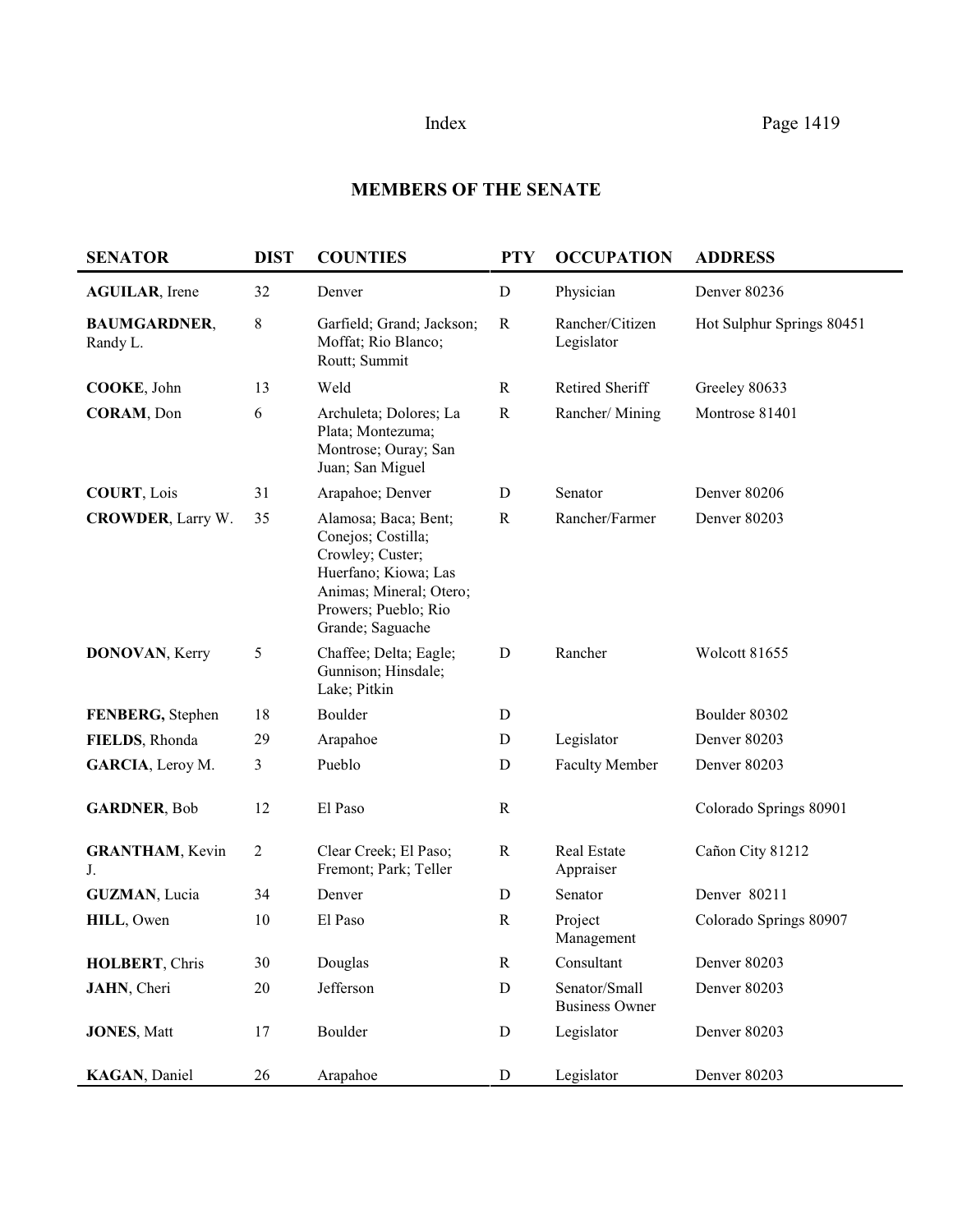Page 1420 Index

| <b>SENATOR</b>                   | <b>DIST</b> | <b>COUNTIES</b>                                                                                              | <b>PTY</b>   | <b>OCCUPATION</b>                         | <b>ADDRESS</b>         |
|----------------------------------|-------------|--------------------------------------------------------------------------------------------------------------|--------------|-------------------------------------------|------------------------|
| <b>KEFALAS</b> , John            | 14          | Larimer                                                                                                      | D            | CSU Adjunct<br><b>Faculty Member</b>      | Fort Collins 80521     |
| <b>KERR</b> , Andy               | 22          | Jefferson                                                                                                    | D            | Teacher                                   | Denver 80203           |
| LAMBERT, Kent D.                 | 9           | El Paso                                                                                                      | $\mathbf R$  | Senator/Colonel,<br><b>USAF</b> (Retired) | Colorado Springs 80919 |
| LUNDBERG, Kevin                  | 15          | Larimer                                                                                                      | $\mathbf R$  |                                           | Berthoud 80513         |
| <b>MARBLE</b> , Vicki            | 23          | Broomfield; Larimer;<br>Weld                                                                                 | ${\bf R}$    | Senator/Small<br><b>Business Owner</b>    | Denver 80203           |
| <b>MARTINEZ</b><br>HUMENIK, Beth | 24          | Adams                                                                                                        | $\mathbf R$  | Educator                                  | Northglenn 80233       |
| <b>MERRIFIELD,</b><br>Michael    | 11          | El Paso                                                                                                      | D            | Retired Teacher                           | Colorado Springs 80909 |
| <b>MORENO, Dominick</b>          | 21          | Adams                                                                                                        | $\mathbf D$  | Legislator                                | Denver 80203           |
| <b>NEVILLE, Tim</b>              | 16          | Boulder; Denver; Gilpin;<br>Jefferson                                                                        | $\mathbf R$  | Insurance Sales &<br>Management           | Littleton 80123        |
| PRIOLA, Kevin                    | 25          | Adams                                                                                                        | $\mathbf R$  | <b>Small Business</b><br>Owner            | Henderson 80640        |
| <b>SCOTT, Ray</b>                | $\tau$      | Mesa                                                                                                         | $\mathbf R$  | <b>Business Owner</b>                     | Denver 80203           |
| <b>SMALLWOOD, Jim</b>            | 4           | Douglas                                                                                                      | $\mathbb{R}$ | Insurance/Small<br><b>Business Owner</b>  | Parker 80138           |
| <b>SONNENBERG, Jerry</b>         | 1           | Cheyenne; Elbert; Kit<br>Carson; Lincoln; Logan;<br>Morgan; Phillips;<br>Sedgwick; Washington;<br>Weld; Yuma | ${\bf R}$    | Farmer/Rancher                            | Sterling 80751         |
| TATE, Jack                       | 27          | Arapahoe                                                                                                     | ${\bf R}$    | <b>Small Business</b><br>Owner            | Centennial 80016       |
| <b>TODD</b> , Nancy              | 28          | Arapahoe                                                                                                     | D            | Retired Teacher                           | Aurora 80014           |
| WILLIAMS, Angela                 | 33          | Denver                                                                                                       | D            | Self-Employed                             | Denver 80217           |
| <b>ZENZINGER, Rachel</b>         | 19          | Jefferson                                                                                                    | D            | Education                                 | Arvada 80003           |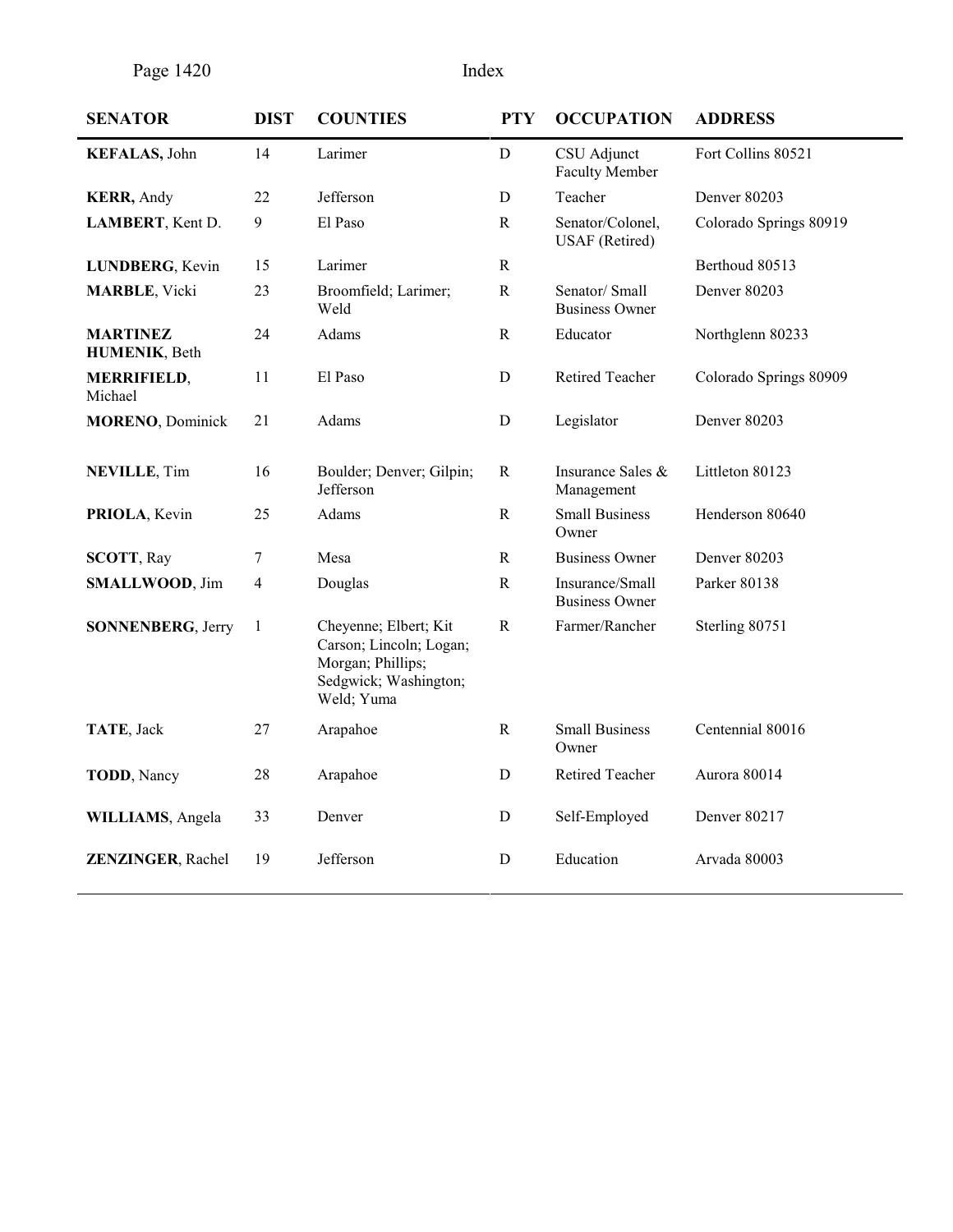# **MEMBERSHIP OF THE HOUSE**

| <b>REPRESENTATIVE</b>       | <b>DIST</b>    | <b>COUNTIES</b>                                                        | <b>PTY</b>   | <b>OCCUPATION</b>                 | <b>ADDRESS</b>          |
|-----------------------------|----------------|------------------------------------------------------------------------|--------------|-----------------------------------|-------------------------|
| <b>ARNDT</b> , Jeni James   | 53             | Larimer                                                                | $\mathbf D$  | Legislator                        | Fort Collins 80521      |
| <b>BECKER, Jon</b>          | 65             | Cheyenne, Kit<br>Carson, Logan,<br>Morgan, Phillips,<br>Sedgwick, Yuma | $\mathbb{R}$ | Telecom Executive                 | Fort Morgan 80701       |
| <b>BECKER, KC</b>           | 13             | Boulder, Clear<br>Creek, Gilpin,<br>Grand, Jackson                     | $\mathbf D$  | Attorney                          | Boulder 80304           |
| <b>BECKMAN, Susan</b>       | 38             | Arapahoe                                                               | $\mathbf R$  | Legislator                        | Littleton 80120         |
| <b>BENAVIDEZ</b> , Adrienne | 32             | Adams                                                                  | $\mathbf D$  | Attorney                          | Denver 80221            |
| <b>BRIDGES, Jeff</b>        | 3              | Arapahoe                                                               | D            | Legislator                        | Greenwood Village 80111 |
| <b>BUCK</b> , Perry         | 49             | Larimer, Weld                                                          | $\mathbf R$  | <b>Event Planning</b>             | Windsor 80550           |
| <b>BUCKNER</b> , Janet      | 40             | Arapahoe                                                               | $\mathbf D$  | <b>Retired Sales</b><br>Executive | Aurora 80014            |
| <b>CARVER, Terri</b>        | 20             | El Paso                                                                | $\mathbf R$  | Legislator                        | Colorado Springs 80919  |
| <b>CATLIN, Marc</b>         | 58             | Dolores,<br>Montezuma,<br>Montrose, San<br>Miguel                      | $\mathbf R$  | Legislator                        | Montrose 81403          |
| <b>COLEMAN, James</b>       | $\tau$         | Denver                                                                 | $\mathbf D$  | Community<br>Engagement           | Denver 80249            |
| <b>COVARRUBIAS, Phil</b>    | 56             | Adams, Arapahoe                                                        | $\mathbf R$  | Project Manager                   | Brighton 80601          |
| <b>DANIELSON</b> , Jessie   | 24             | Jefferson                                                              | $\mathbf D$  | Legislator                        | Wheat Ridge 80033       |
| <b>DURAN</b> , Crisanta     | 5              | Denver                                                                 | $\mathbf D$  | Attorney                          | <b>Denver 80221</b>     |
| ESGAR, Daneya               | 46             | Pueblo                                                                 | D            | Legislator                        | Pueblo 81004            |
| <b>EVERETT, Justin</b>      | 22             | Jefferson                                                              | $\mathbf R$  | Mediator/ Arbitrator              | Littleton 80128         |
| EXUM, Tony, Sr.             | 17             | El Paso                                                                | $\mathbf D$  |                                   | Colorado Springs 80910  |
| FOOTE, Mike                 | 12             | Boulder                                                                | $\mathbf D$  | Attorney                          | Lafayette 80026         |
| <b>GARNETT, Alec</b>        | $\overline{2}$ | Denver                                                                 | D            | Legislator                        | <b>Denver 80218</b>     |
| GINAL, Joann                | 52             | Larimer                                                                | $\mathbf D$  | Reproductive<br>Endocrinologist   | Fort Collins 80524      |
| <b>GRAY, Matt</b>           | 33             | Boulder,<br>Broomfield                                                 | $\mathbf D$  | Attorney                          | Broomfield 80020        |
| <b>HAMNER</b> , Millie      | 61             | Delta, Gunnison,<br>Lake, Pitkin,<br>Summit                            | $\mathbf D$  | Legislator                        | Dillon 80435            |
| HANSEN, Chris               | 6              | Denver                                                                 | $\mathbf D$  | Consultant                        | Denver 80209            |
| <b>HEROD, Leslie</b>        | 8              | Denver                                                                 | D            | Legislator                        | Denver 80207            |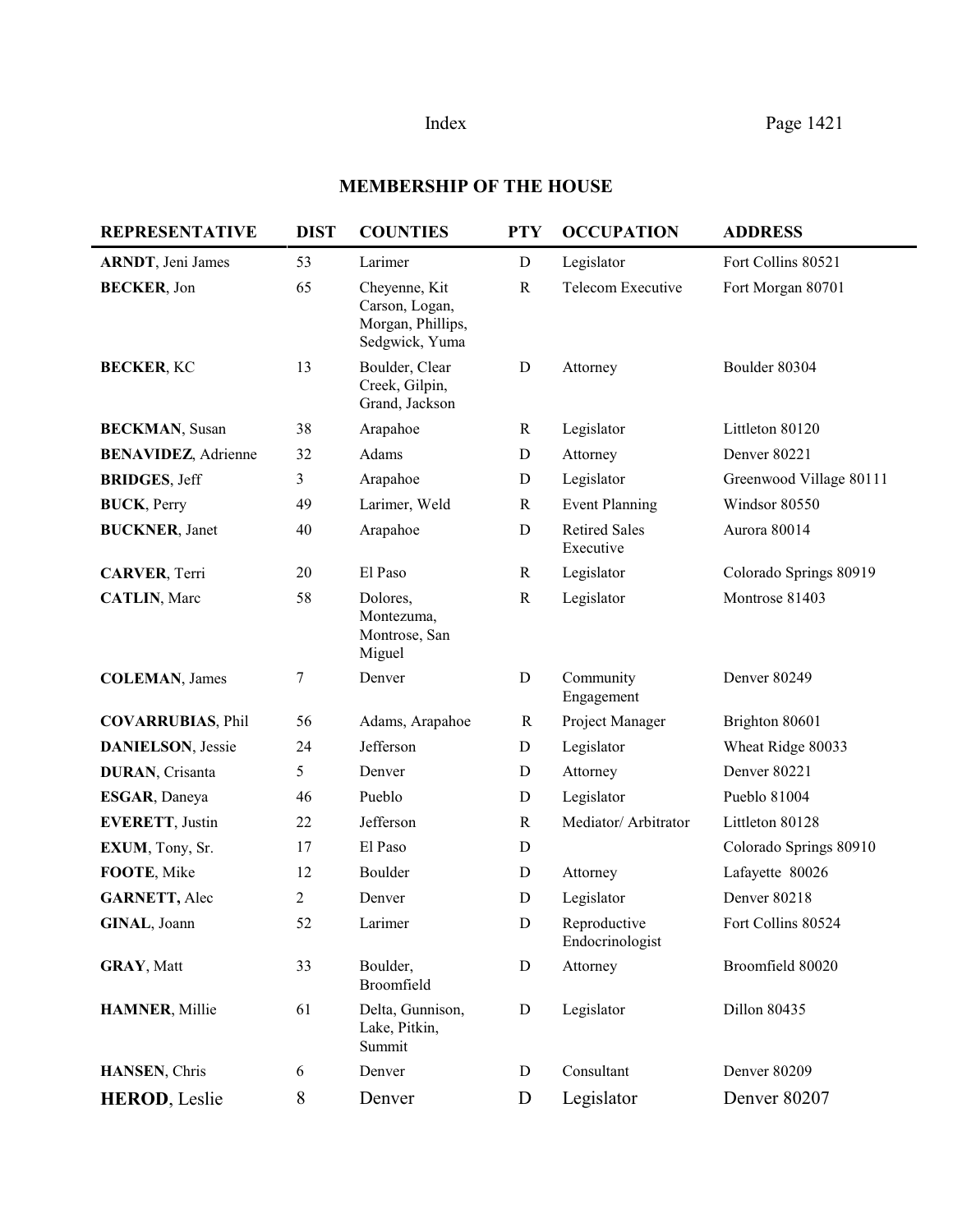| <b>REPRESENTATIVE</b>        | <b>DIST</b> | <b>COUNTIES</b>                                                                          | <b>PTY</b>   | <b>OCCUPATION</b>                   | <b>ADDRESS</b>          |
|------------------------------|-------------|------------------------------------------------------------------------------------------|--------------|-------------------------------------|-------------------------|
| HOOTON, Edie                 | 10          | Boulder                                                                                  | D            | Legislator                          | Boulder 80304           |
| HUMPHREY,<br>Stephen         | 48          | Weld                                                                                     | $\mathbf R$  | Therapist/<br>Counselor             | Severence 80546         |
| <b>JACKSON</b> , Dominique   | 42          | Arapahoe                                                                                 | D            | Legislator                          | Aurora 80011            |
| <b>KENNEDY, Chris</b>        | 23          | Jefferson                                                                                | D            | Legislator                          | Lakewood 80214          |
| <b>KRAFT-THARP,</b><br>Tracy | 29          | Jefferson                                                                                | D            | <b>Small Business</b>               | Arvada 80005            |
| <b>LANDGRAF, Lois</b>        | 21          | El Paso                                                                                  | $\mathbf R$  | Legislator                          | Fountain 80817          |
| <b>LAWRENCE, Polly</b>       | 39          | Douglas, Teller                                                                          | $\mathbf R$  | Construction                        | Littleton 80125         |
| LEBSOCK, Steve               | 34          | Adams                                                                                    | D            | Legislator                          | Thornton 80260          |
| LEE, Sanford "Pete"          | 18          | El Paso                                                                                  | D            | Legislator                          | Colorado Springs 80906  |
| <b>LEONARD, Timothy</b>      | 25          | Jefferson                                                                                | $\mathbb{R}$ | <b>Commercial Real</b><br>Estate    | Evergreen 80439         |
| LEWIS, Kimmi                 | 64          | Baca, Bent,<br>Crowley, Elbert,<br>Kiowa, Las Animas,<br>Lincoln, Prowers,<br>Washington | $\mathbf R$  | Cattle Producer                     | Kim 81049               |
| LISTON, Larry                | 16          | El Paso                                                                                  | $\mathbf R$  | Retired Bank VP                     | Colorado Springs 80206  |
| <b>LONTINE, Susan</b>        | 1           | Denver, Jefferson                                                                        | D            | Legislator                          | Denver 80123            |
| <b>LUNDEEN, Paul</b>         | 19          | El Paso                                                                                  | $\mathbb{R}$ | Entrepreneur                        | Monument 80132          |
| McKEAN, Hugh                 | 51          | Larimer                                                                                  | $\mathbb{R}$ | General Contractor                  | Loveland 80537          |
| McLACHLAN, Barbara           | 59          | Archuleta,<br>Gunnison, Hinsdale,<br>La Plata, Ouray,<br>San Juan                        | D            | Legislator                          | Durango 81301           |
| <b>MELTON, Jovan</b>         | 41          | Arapahoe                                                                                 | ${\bf D}$    | Consultant                          | Aurora 80014            |
| MICHAELSON JENET,<br>Dafna   | 30          | Adams                                                                                    | ${\bf D}$    | Speaker/Trainer                     | Commerce City 80022     |
| <b>MITSCH BUSH, Diane</b>    | 26          | Eagle, Routt                                                                             | ${\bf D}$    | <b>Retired College</b><br>Professor | Steamboat Springs 80477 |
| NAVARRO, Clarice             | 47          | Fremont, Otero,<br>Pueblo                                                                | $\mathbb{R}$ | <b>Small Business Owner</b>         | Pueblo 81008            |
| <b>NEVILLE, Patrick</b>      | 45          | Douglas                                                                                  | $\mathbf R$  | <b>Business Owner</b>               | Castle Rock 80104       |
| <b>NORDBERG, Dan</b>         | 14          | El Paso                                                                                  | $\mathbf R$  | Legislator                          | Colorado Springs 80291  |
| PABON, Dan                   | 4           | Denver                                                                                   | D            | Engineer                            | Denver 80211            |
| <b>PETTERSEN, Brittany</b>   | 28          | Jefferson                                                                                | D            | Legislator                          | Lakewood 80232          |
| RANKIN, Bob                  | 57          | Garfield, Moffat,<br>Rio Blanco                                                          | $\mathbf R$  | Legislator                          | Carbondale 81623        |
| RANSOM, Kim                  | 44          | Douglas                                                                                  | $\mathbf R$  | Legislator                          | Littleton 80124         |
| <b>ROSENTHAL, Paul</b>       | 9           | Arapahoe, Denver                                                                         | D            | Teacher                             | Denver 80237            |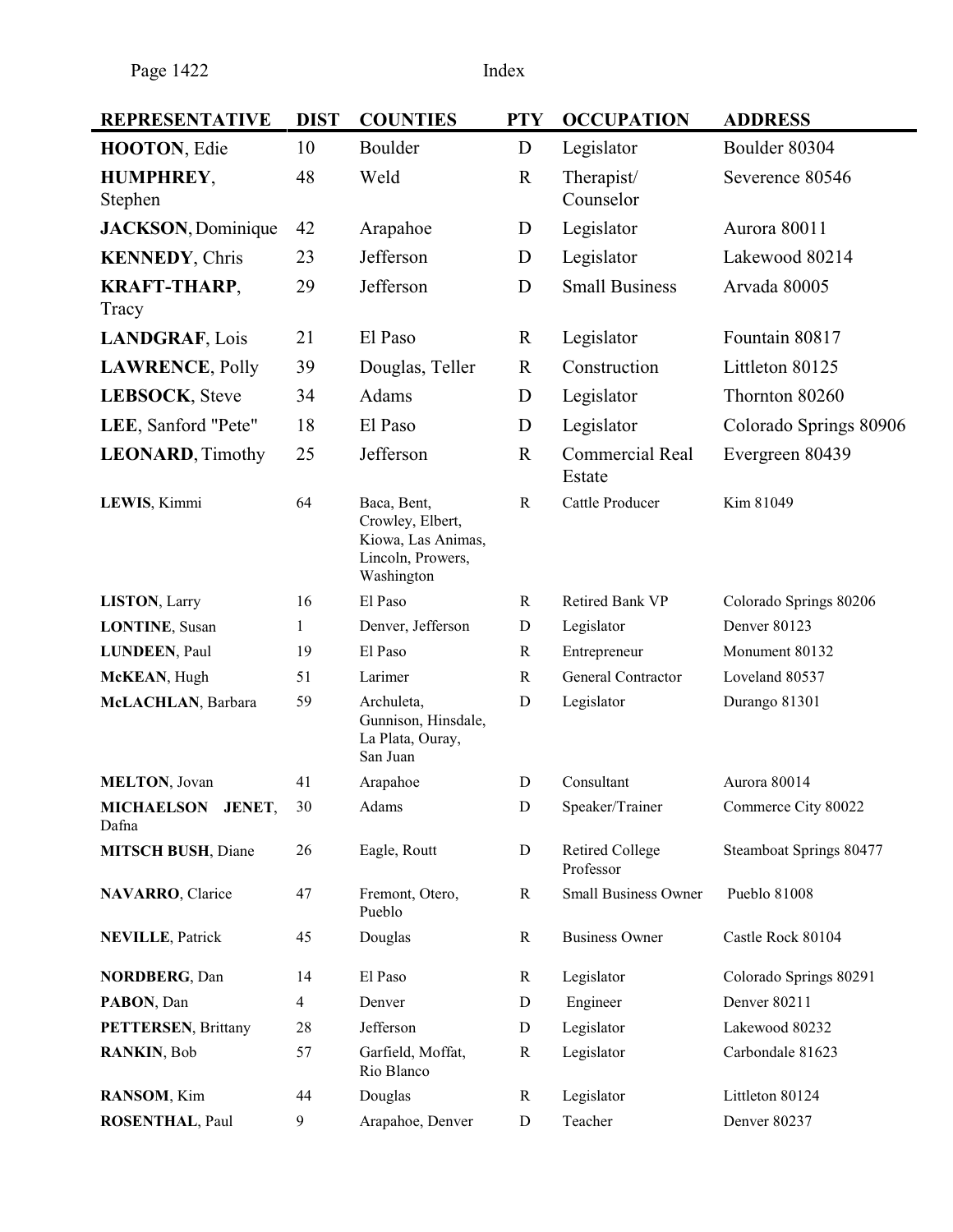| <b>REPRESENTATIVE</b>   | <b>DIST</b> | <b>COUNTIES</b>                                                                         | <b>PTY</b>   | <b>OCCUPATION</b>           | <b>ADDRESS</b>         |
|-------------------------|-------------|-----------------------------------------------------------------------------------------|--------------|-----------------------------|------------------------|
| SAINE, Lori             | 63          | Weld                                                                                    | R            | <b>Sales Director</b>       | Firestone 80520        |
| SALAZAR, Joseph A       | 31          | Adams                                                                                   | D            | Civil Rights Attorney       | Thornton 80233         |
| SIAS, Lang              | 27          | Jefferson                                                                               | R            | Commercial Pilot            | Arvada 80005           |
| <b>SINGER, Jonathan</b> | 11          | Boulder                                                                                 | D            | Social Worker               | Longmont 80501         |
| THURLOW, Dan            | 55          | Mesa                                                                                    | R            | Legislator                  | Grand Junction 81506   |
| VALDEZ, Donald          | 62          | Alamosa, Conejos,<br>Costilla, Huerfano,<br>Mineral, Pueblo,<br>Rio Grande,<br>Saguache | D            | Farmer/Legislator           | La Jara 81140          |
| VAN WINKLE, Kevin       | 43          | Douglas                                                                                 | R            | <b>Small Business Owner</b> | Highlands Ranch 80126  |
| <b>WEISSMAN, Mike</b>   | 36          | Arapahoe                                                                                | D            | Attorney                    | Aurora 80011           |
| <b>WILLETT, Yeulin</b>  | 54          | Delta, Mesa                                                                             | R            | Attorney                    | Grand Junction 81507   |
| <b>WILLIAMS, Dave</b>   | 15          | El Paso                                                                                 | $\mathbf R$  | Manufacturing<br>Executive  | Colorado Springs 80962 |
| <b>WILSON</b> , James D | 60          | Chaffee, Custer,<br>Fremont, Park                                                       | $\mathbb{R}$ | Retired                     | Salida 81201           |
| <b>WINTER, Faith</b>    | 35          | Adams                                                                                   | D            | Non profit Consultant       | Westminster 80031      |
| WIST, Cole              | 37          | Arapahoe                                                                                | R            | Attorney                    | Centennial 80112       |
| <b>YOUNG, Dave</b>      | 50          | Weld                                                                                    | D            | College Instructor          | Greeley 80631          |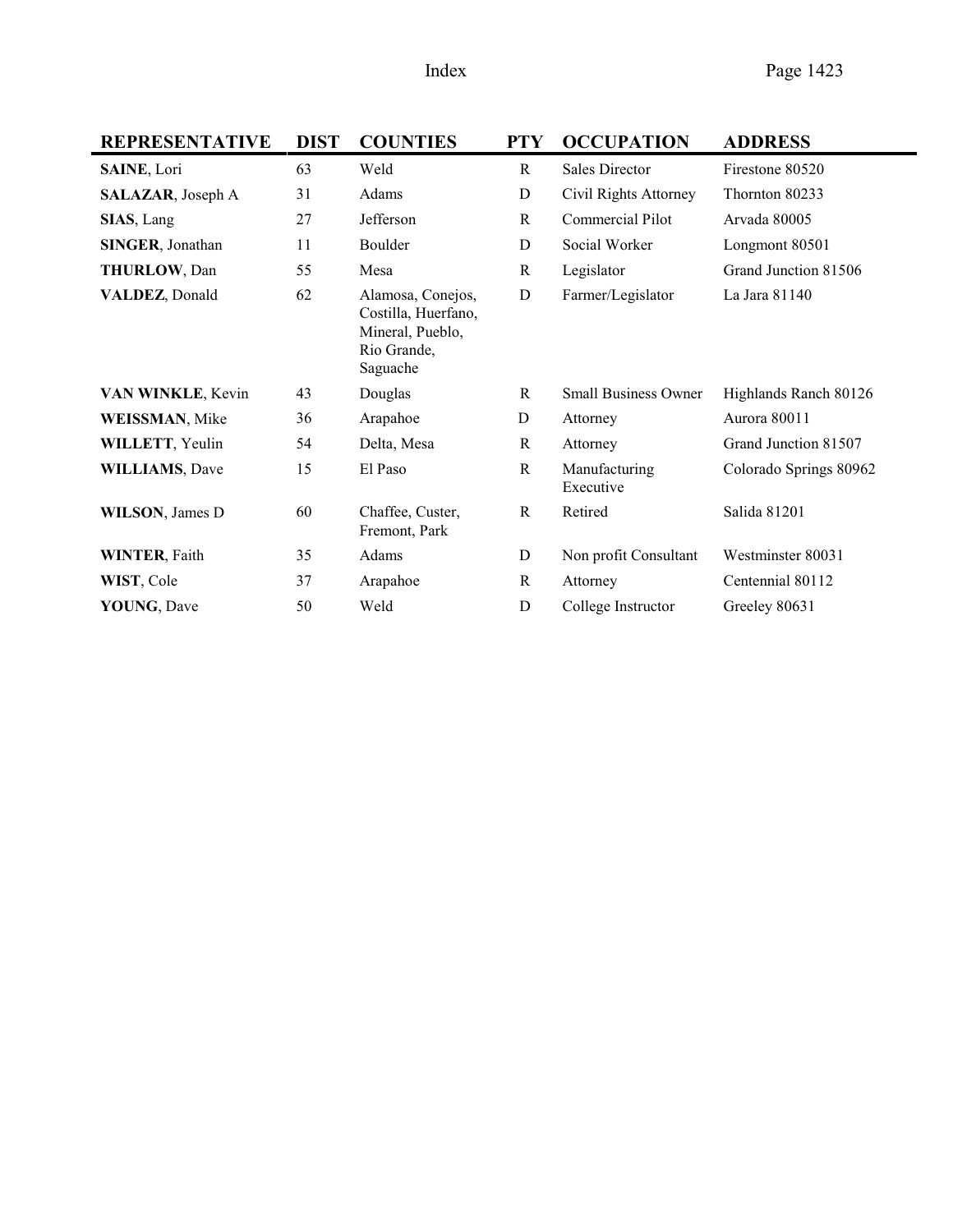# **2017 SENATE COMMITTEES OF REFERENCE**

### **AGRICULTURE, NATURAL RESOURCES, & ENERGY**

11 members**:** Senators Sonnenberg, Chair; Baumgardner, Vice-Chair; Cooke, Coram, Donovan, Fenberg, Fields, Garcia, Jones, Marble, Scott.

#### **APPROPRIATIONS**

7 members**:** Senators Lundberg, Chair; Lambert, Vice-Chair; Garcia, Gardner, Kerr, Moreno, Sonnenberg.

### **BUSINESS, LABOR, & TECHNOLOGY**

7 members: Senators Tate, Chair; Neville T., Vice-Chair; Jahn, Kerr, Priola, Smallwood, Williams.

### **EDUCATION**

7 members: Senators Hill, Chair; Priola, Vice-Chair, Gardner, Merrifield, Neville T., Todd, Zenzinger.

### **FINANCE**

5 members**:** Senators Neville T., Chair; Hill, Vice-Chair; Tate, Court, Kerr.

## **HEALTH & HUMAN SERVICES**

5 members: Senators Smallwood, Chair; Martinez Humenik, Vice-Chair; Aguilar, Crowder, Kefalas.

## **JUDICIARY**

5 members**:** Senators Gardner, Chair; Cooke, Vice-Chair; Coram, Fields, Kagan.

#### **LOCAL GOVERNMENT**

5 members**:** Senators Martinez Humenik, Chair; Gardner, Vice-Chair; Crowder, Donovan, Kefalas.

## **STATE, VETERANS, & MILITARY AFFAIRS**

5 members: Senators Scott, Chair; Marble, Vice-Chair; Fenberg, Merrifield, Sonnenberg.

#### **TRANSPORTATION**

5 members**:** Senators Baumgardner, Chair; Cooke, Vice-Chair; Fenberg, Scott, Todd.

#### **SENATE SERVICES**

3 members: Senators Grantham, Chair; Holbert, Vice-Chair; Guzman.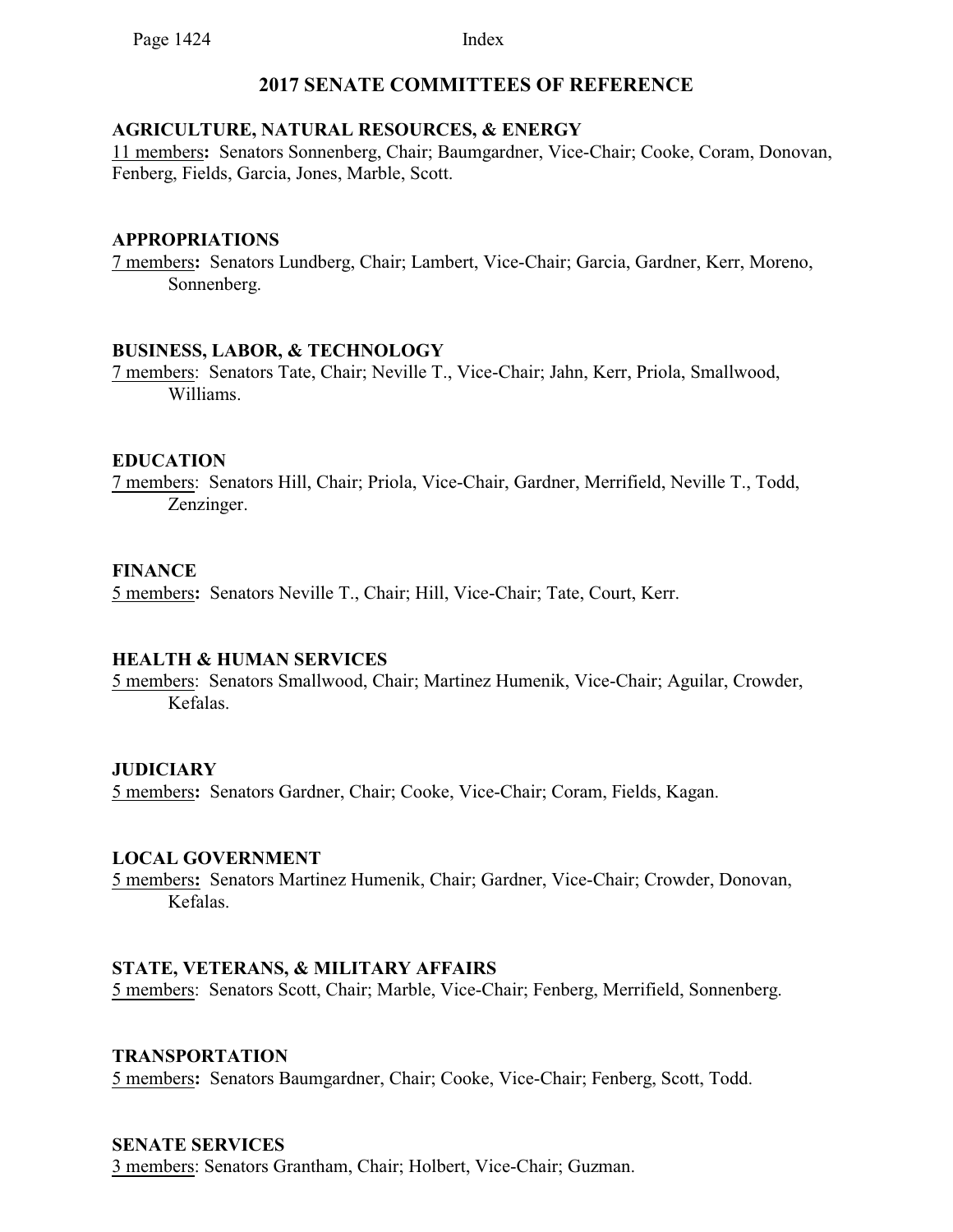# **JOINT LEGISLATIVE COMMITTEES**

### **CAPITAL DEVELOPMENT**

Senate members: Senators Baumgardner, Vice-Chair; Kefalas, Sonnenberg**.**

## **EXECUTIVE COMMITTEE OF THE LEGISLATIVE COUNCIL**

Senate members: Senators Grantham, Chair; Guzman, Holbert.

**JOINT BUDGET**

Senate members: Senators Lambert, Chair; Lundberg, Moreno.

**LEGAL SERVICES** Senate members: Senators Cooke, Garner, Guzman, Holbert, Kagan.

**LEGISLATIVE AUDIT**  Senate members: Senators Court, Jahn, Neville, Smallwood.

## **LEGISLATIVE COUNCIL**

Senate members: Senators Grantham, Chair; Garcia, Guzman, Holbert, Jones, Kerr, Marble, Scott, Sonnenberg.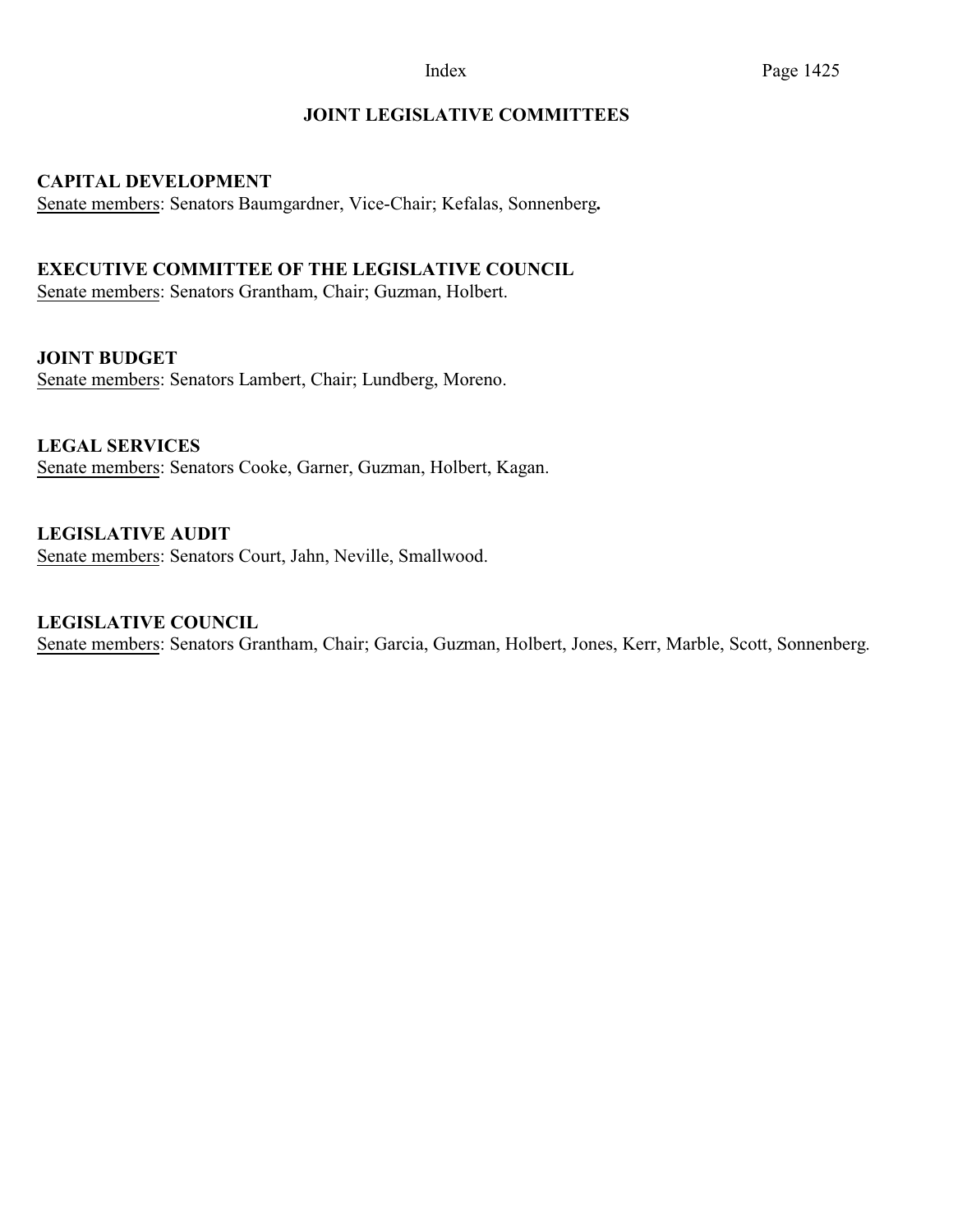#### **SENATORS' COMMITTEE MEMBERSHIP**

**Aguilar**, Irene; District 32; Member: Health & Human Services.

**Baumgardner**, Randy L.; District 8; Chair: Capital Development; Transportation; Vice-Chair: Agriculture, Natural Resources, & Energy.

**Cooke**, John; District 13; Majority Whip; Chair: Legal Services; Vice-Chair: Judiciary; Transportation; Member: Agriculture, Natural Resources, & Energy.

**Coram**, Don; District 6; Member: Agriculture, Natural Resources, & Energy; Judiciary.

**Court**, Lois; District 31; Minority Caucus Chair; Member: Finance; State, Veterans, & Military Affairs.

**Crowder**, Larry W.; District 35; Member: Health & Human Services; Local Government.

**Donovan**, Kerry; District 5; Member: Agriculture, Natural Resources, & Energy; Local Government.

**Fenberg**, Stephen; District 18; Member: Agriculture, Natural Resources, & Energy; State, Veterans, & Military Affairs.

**Fields**, Rhonda; District 29; Member: Agriculture, Natural Resources, & Energy; Judiciary.

**Garcia**, Leroy M. Jr.; District 3; Assistant Minority Leader; Member: Agriculture, Natural Resources, & Energy; Appropriations; Legislative Council.

**Gardner**, Bob; District 12; Chair: Judiciary; Vice-Chair: Local Government; Member: Appropriations; Education; Legal Services.

**Grantham**, Kevin J.; District 2; President of the Senate; Chair: Legislative Council; Senate Services.

**Guzman**, Lucia; District 34; Minority Leader; Member: Executive Committee of the Legislative Council; Legal Services; Legislative Council; Senate Services.

**Hill**, Owen; District 10; Chair: Education; Vice-Chair: Finance.

**Holbert**, Chris; District 30; Majority Leader; Vice-Chair: Senate Services; Member: Legal Services; Legislative Council.

**Jahn**, Cheri: District 20; Member: Business, Labor, & Technology; Legislative Audit.

**Jones**, Matt; District 17; Member: Agriculture, Natural Resources, & Energy; Legislative Council.

**Kagan**, Daniel; District 26; Member: Judiciary; Legal Services.

**Kefalas**, John; District 14; Member: Capital Development; Health & Human Services; Local Government.

**Kerr**, Andy; District 22; Member: Appropriations; Business, Labor, & Technology; Finance; Legislative Council; Statutory Revision Committee.

**Lambert**, Kent D.; District 9; Chair: Joint Budget Committee; Legislative Emergency Preparedness, Response, & Recovery Committee; Vice-Chair: Appropriations.

**Lundberg**, Kevin; District 15; Chair: Appropriations; Member: Joint Budget Committee.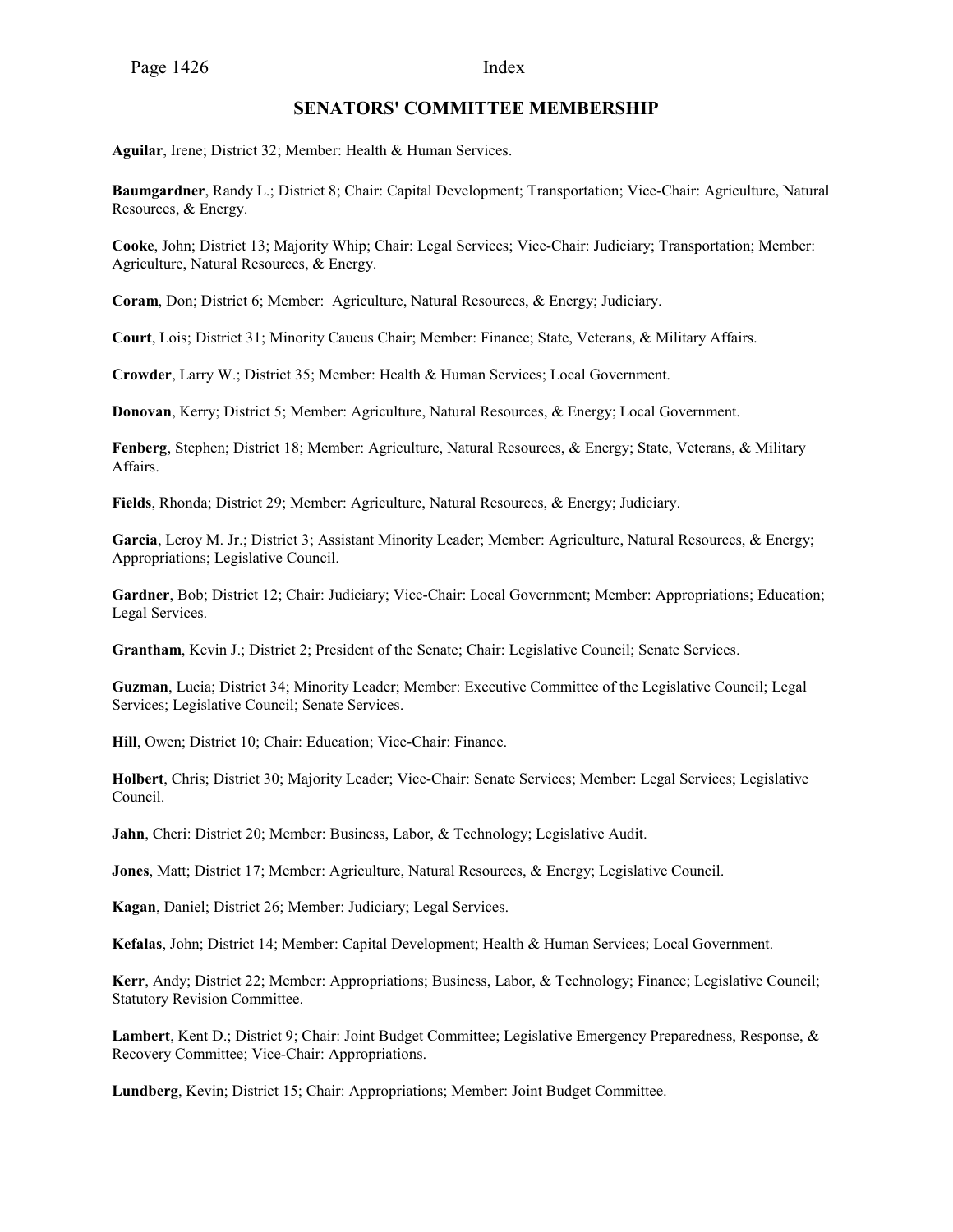**Marble**, Vicki; District 23; Majority Caucus Chair; Vice-Chair: State, Veterans, & Military Affairs; Member: Agriculture, Natural Resources, & Energy; Legislative Council.

**Martinez Humenik**, Beth; District 24; Chair: Local Government; Statutory Revision Committee; Vice-Chair: Health & Human Services; Member: Joint Technology Committee.

**Merrifield**, Michael; District 11; Minority Whip; Member: Education.

**Moreno**, Dominick; District 21; Vice-Chair: Statutory Revision Committee; Member: Appropriations; Joint Budget Committee.

**Neville**, Tim; District 16; Chair: Finance; Vice-Chair: Business, Labor, & Technology; Member: Education; Legislative Audit.

**Priola**, Kevin; District 25; Vice-Chair: Education; Member: Business, Labor, & Technology.

**Scott**, Ray; District 7; Assistant Majority Leader; Chair: State, Veterans, & Military Affairs; Member: Agriculture, Natural Resources, & Energy; Legislative Council; Transportation.

**Smallwood**, Jim; District 4; Chair: Health & Human Services; Member: Business, Labor, & Technology.

**Sonnenberg**, Jerry; District 1; President Pro Tempore; Chair: Agriculture, Natural Resources, & Energy; Member: Appropriations; Capital Development; Legislative Council; State, Veterans, & Military Affairs.

**Tate**, Jack; District 27; Chair: Business, Labor, & Technology; Member: Finance; Joint Technology Committee; Statutory Revision Committee.

**Todd**, Nancy; District 28; Member: Education; Transportation.

**Williams**, Angela; District 33; Member: Business, Labor, & Technology.

**Zenzinger**, Rachel; District 19; Member: Education; Transportation.